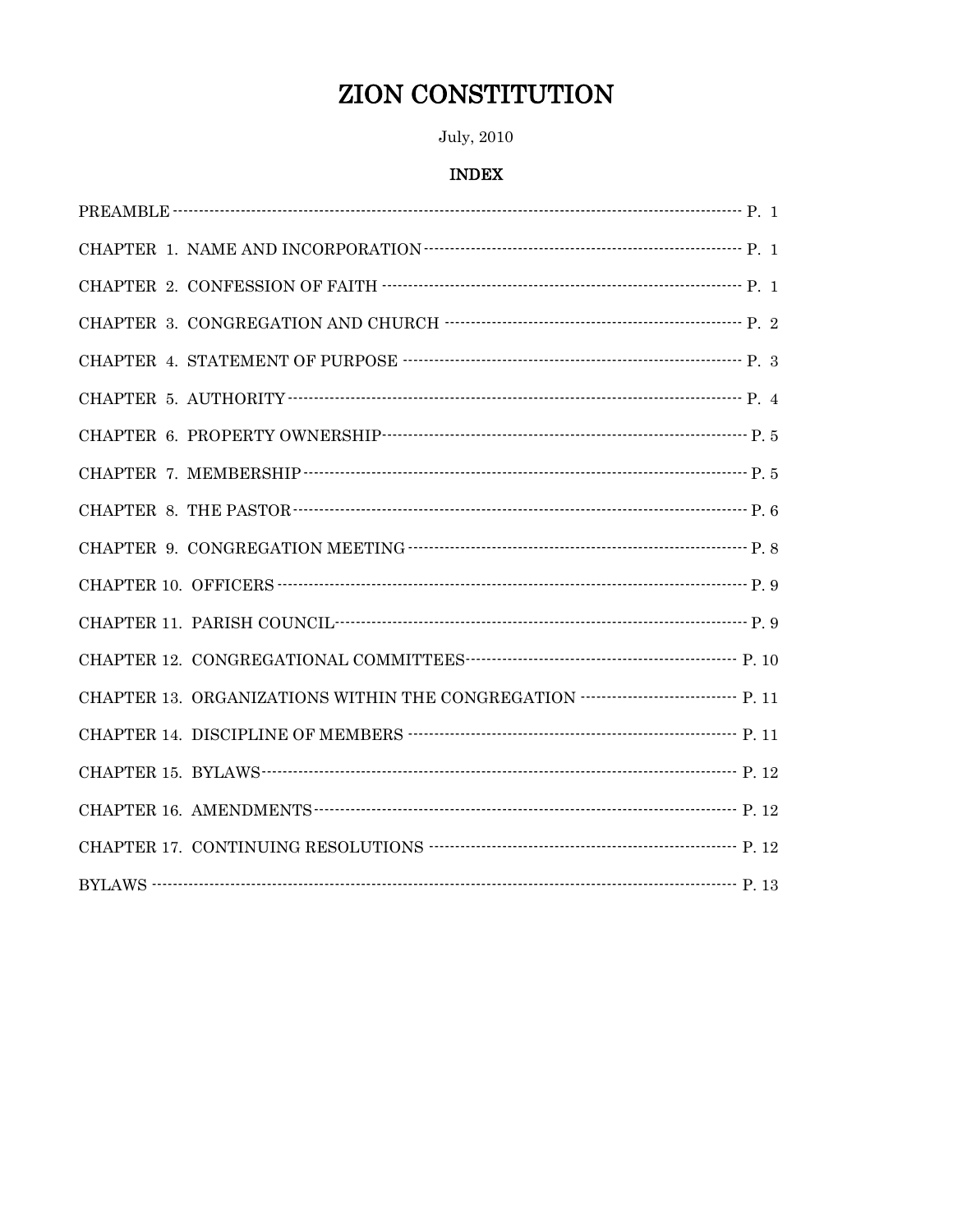#### ZION EVANGELICAL LUTHERAN CHURCH SOUTHINGTON, CONNECTICUT **CONSTITUTION**

#### PREAMBLE

We, baptized members of the Church of Christ, responding in faith to the call of the Holy Spirit through the Gospel, desiring to continue together to preach the Word, administer the sacraments, and carry out God's mission, do hereby adopt this revised constitution and shall replace and supersede all constitution documents by which we have been governed. In the name of the Father and of the Son and of the Holy Spirit.

#### Chapter 1. NAME AND INCORPORATION

- C1.01 The name of this congregation shall remain Zion Evangelical Lutheran Church of the Unaltered Augsburg Confession.
- C1.02 This congregation shall be known as Zion Evangelical Lutheran Church.
- C1.03 For the purpose of this constitution and the accompanying bylaws, the Zion Evangelical Lutheran Church is hereinafter designated as "this congregation".
- C1.04 The seal of this congregation is the cross, with the legend on the outer rim "Zion Ev. Lutheran Church, Southington, CT.
- C1.11 This congregation was incorporated under the laws of the State of Connecticut in April 1930 and shall remain incorporated.

#### Chapter 2 CONFESSION OF FAITH

- C2.01 This congregation confesses the Triune God, Father, Son and Holy Spirit.
- C2.02 This congregation confesses Jesus Christ as Lord and Savior and the Gospel as the power of God for the salvation of all who believe.

a. Jesus Christ is the Word of God incarnate, through whom everything was made and through whose life, death, and resurrection God fashions a new creation.

b. The proclamation of God's message to us as both Law and Gospel is the Word of God, revealing judgment and mercy through word and deed, beginning with the Word in creation, continuing in the history of Israel and centering in all its fullness in the person and work of Jesus Christ.

c. The canonical Scriptures of the Old and New Testaments are the written Word of God. Inspired by God's Spirit speaking through their authors, they record and announce God's revelation centering in Jesus Christ. Through them God's Spirit speaks to us to create and sustain Christian faith and fellowship for service in the world.

- C2.03 This congregation accepts the canonical Scriptures of the Old and New Testaments as the inspired Word of God and the authoritative source and norm of its proclamation, faith and life.
- C2.04 This congregation accepts the Apostles', Nicene, and Athanasian Creeds as true declaration of the faith of this congregation.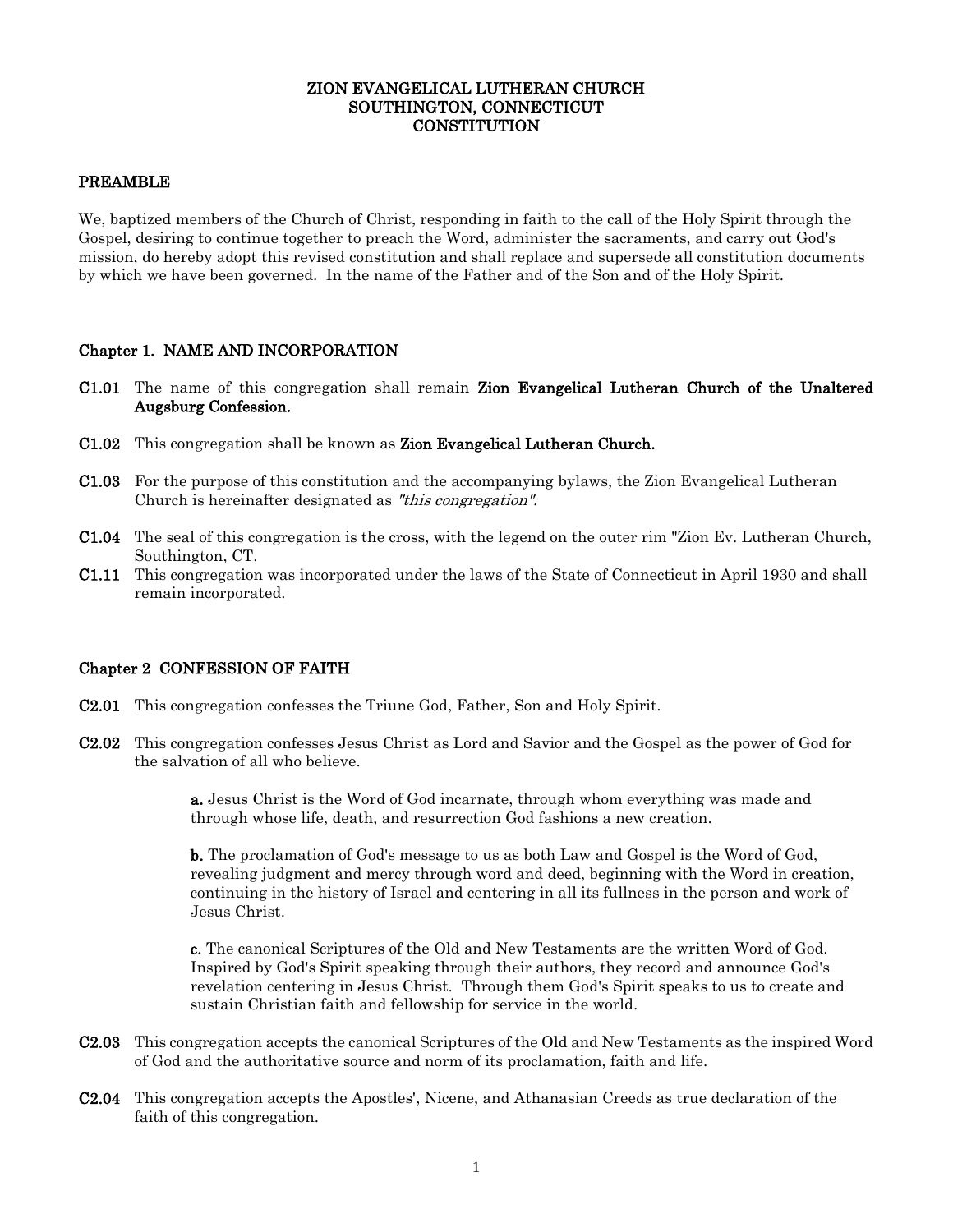- C2.05 This congregation accepts the Unaltered Augsburg Confession as a true witness to the Gospel, acknowledging as one with it in faith and doctrine all churches that likewise accept the teachings of the Unaltered Augsburg Confession.
- C2.06 This congregation accepts the other confessional writings in the Book of Concord, namely, the Apology of the Augsburg Confession, the Smalcald Articles and the Treatise, the Small Catechism, the Large Catechism, and the Formula of Concord, as further valid interpretations of the faith of the Church.
- C2.07 This congregation confesses the Gospel, recorded in the Holy Scriptures and confessed in the ecumenical creeds and Lutheran confessional writing, as the power of God to create and sustain the Church for God's mission in the world.

#### Chapter 3 CONGREGATION AND CHURCH

- C3.01 This congregation, by virtue of its nature as an "assembly . . . among whom the gospel is preached in its purity and the holy sacraments are administered according to the Gospel" (Augsburg Confession, Article VII), shall understand itself to be a local manifestation of the one, holy, catholic, and apostolic Church, and shall conduct all its affairs in the light of that understanding.
- C3.02 This congregation, by virtue of its Lutheran heritage and identity, shall understand itself to be an instrument through which the Holy Spirit seeks continually to strengthen the Church and to bless the world through a clear and unencumbered confession of God's Gospel of justification by grace, through faith, for Christ's sake alone, as exemplified in the Lutheran Confessions of the 16<sup>th</sup> century.
- C3.03 This congregation, by virtue of its peculiar history, for the sake of being sustained in its confession of the Gospel, and as one means among many of giving concrete expression to its catholic and apostolic character, shall continue to be affiliated with the New England Synod of the Evangelical Lutheran Church in America (ELCA), such affiliation having been undertaken in consequence of its prior affiliation with the East Coast Synod of the Association of Evangelical Lutheran Churches (AELC). This congregation shall therefore conduct its affairs in accordance with the constitutions, rules and procedures of the New England Synod and the Evangelical Lutheran Church in America, doing so in the light of any and all assumptions pertaining to existing AELC congregations on the occasion of the formation of the ELCA, A.D. 1988.
- C3.04 This congregation, by virtue of its affiliation:

a. Shall render regular financial support, consistent with its abilities, to the New England Synod and the Evangelical Lutheran Church in America;

b. Shall otherwise participate as required, expected, and invited in the life and mission of those organizations;

c. Shall participate in the activities of the local conference to which it is assigned by the New England Synod, and shall strive at all times to maintain a spirit of amicable cooperation with neighboring congregations of the Evangelical Lutheran Church in America;

d. Shall move from its present location and address only upon consultation with the bishop of the New England Synod and with the approval of the New England Synod Council.

C3.05 This congregation recognizes the right of the New England Synod and the Evangelical Lutheran Church in America to terminate its affiliation according to the procedures of the Evangelical Lutheran Church in America for the discipline of congregations.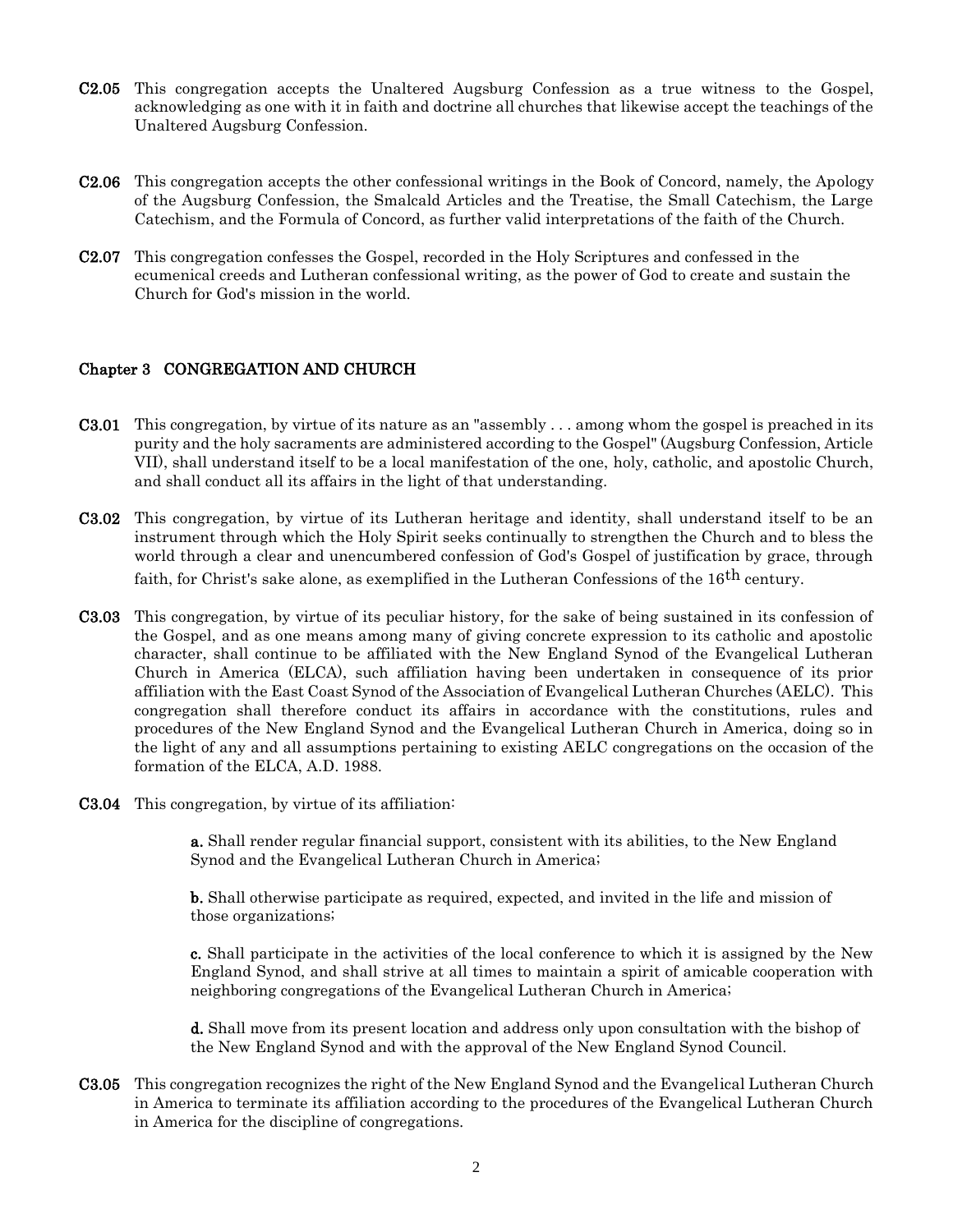C3.06 This congregation retains the right to withdraw from affiliation with the New England Synod and the Evangelical Lutheran Church in America. This right shall be exercised only on the grounds that such affiliation has ceased to be a means by which this congregation is sustained in its confession of the Gospel, and for at least one of the following reasons:

> a. That the New England Synod and the Evangelical Lutheran Church in America have departed in official teaching and practice from the Confession of Faith as set forth in their founding documents and in Chapter 2 of this constitution

> b. That continued affiliation with the New England Synod and the Evangelical Lutheran Church in America unduly hinders the prosecution of this congregation's purposes as set forth in Chapter C3.01, 3.02, 3.03 of this constitution.

C3.07 Withdrawal from the New England Synod and the Evangelical Lutheran Church in America shall take place by the following procedure:

> a. A resolution indicating the desire of this congregation to withdraw from affiliation shall be adopted by a two-thirds majority of the voting members present at a special meeting of the Congregational Assembly, called and conducted according to the procedures outlined in Chapter 9.

> b. The secretary of this congregation shall submit a copy of the resolution to the bishop of the New England Synod, doing so by registered mail, and shall also send a copy of the resolution by first-class mail to all voting members of this congregation. Both acts shall take place within ten  $(10)$  days after the resolution has been adopted.

> c. The bishop of the New England Synod shall be permitted to consult with this congregation for a period of at least ninety (90) days following bishop's receipt of the resolution.

d. When the ninety (90) days are past, the resolution to withdraw from affiliation shall be reconsidered at a second special meeting of the Congregational Assembly procedures in Chapter 10. The bishop of the New England Synod shall be given ten (10) days advance notice of the meeting; the bishop or an authorized representative of the bishop shall be permitted to attend and to address the meeting. A two-thirds majority of voting members present shall be required for adoption of the resolution.

e. If adopted, a certified copy of the resolution shall be sent by registered mail to the bishop of the New England Synod, at which time this congregation's affiliation in the New England synod and the Evangelical Lutheran Church in America shall cease.

C3.08 Should this congregation withdraw from the New England Synod and the Evangelical Lutheran Church in America, it shall seek immediately to affiliate with another wider expression of the Church, doing so in light of the understandings set forth in Chapter 3.07a & b.

#### Chapter 4 STATEMENT OF PURPOSE

- C4.01 The Church is a people created by God in Christ, empowered by the Holy Spirit, called and sent to bear witness to God's creative, redeeming, and sanctifying activity in the world.
- C4.02 To participate in God's mission, this congregation as a part of the Church shall: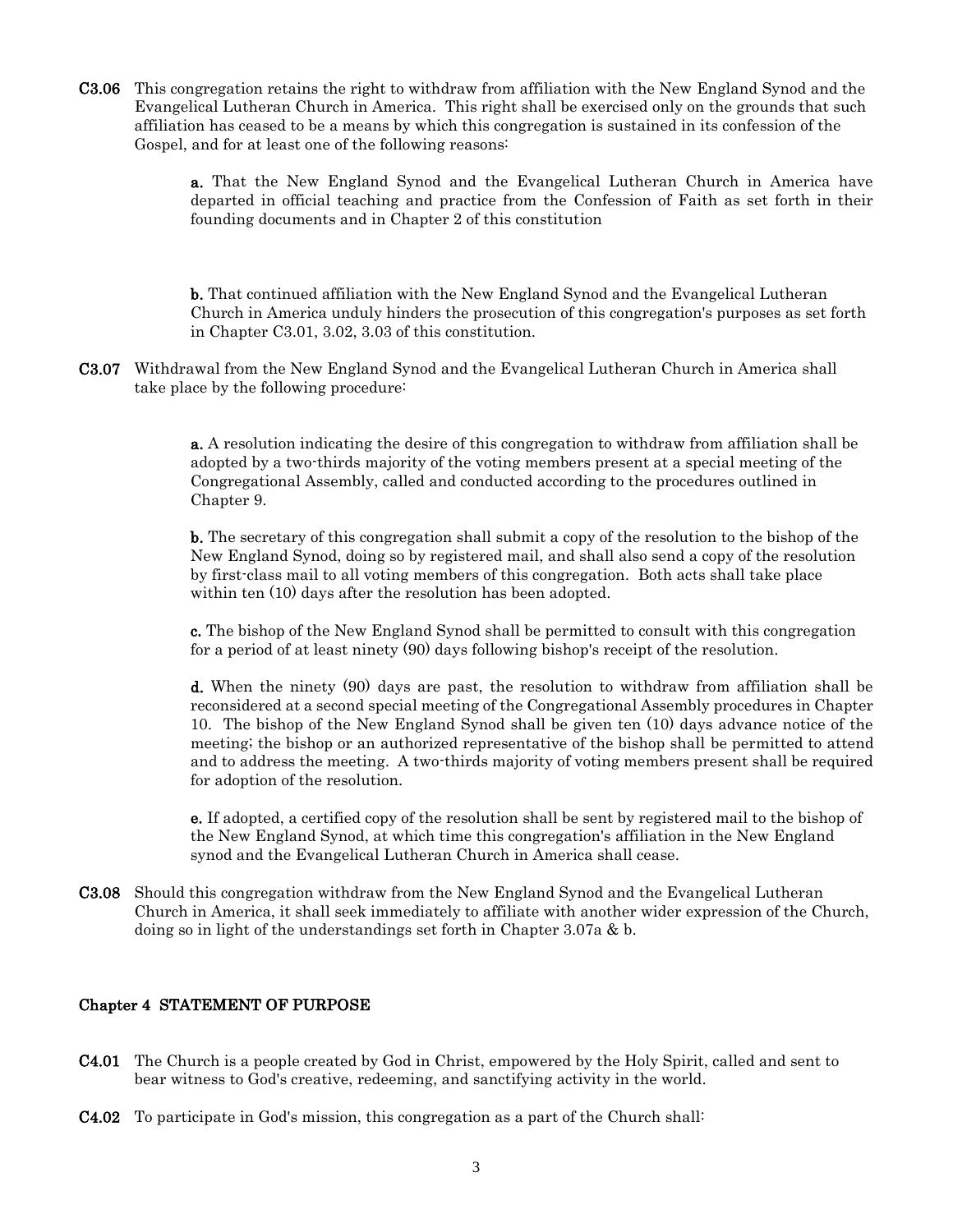a. Worship God in proclamation of the Word and administration of the sacraments and through lives of prayer, praise, thanksgiving, witness, and service.

b. Proclaim God's saving Gospel of justification by grace for Christ's sake through faith along, according to the apostolic witness in the Holy Scripture, preserving and transmitting the Gospel faithfully to future generations.

c. Carry out Christ's Great Commission by reaching out to all people to bring them to faith in Christ and by doing all ministry with a global awareness consistent with the understanding of God as Creator, Redeemer, and Sanctifier of all.

d. Serve in response to God's love to meet human needs, caring for the sick and the aged, advocating dignity and justice for all people, working for peace and reconciliation among the nations, and standing with the poor and powerless, and committing itself to their needs.

e. Nurture its members in the Word of God so as to grow in faith and hope and love, to see daily life as the primary setting for the exercise of their Christian calling, and to use the gifts of the Spirit for their life together and for their calling the world.

f. Manifest the unity given to the people of God by living together in the love of Christ and by joining with other Christians in prayer and action to express and preserve the unity which the Spirit gives.

#### Chapter 5 AUTHORITY

- C5.01 All authority in the Church belongs to our Lord Jesus Christ, its head. All actions of this congregation are therefore to be carried out under his gracious rule.
- C5.02 The specific powers of this congregation are those which have been granted by its Lord, to forgive and to retain sins, as well as those which it possesses as a legally incorporated entity for the sake of carrying out its purposes. These powers are vested in the Congregational Assembly, called and conducted as provided in this constitution and in the bylaws.
- C5.03 The exercise of these powers may be delegated, whether by this constitution and the bylaws or by resolution of the Congregational Assembly, to the Parish Council or to other organizational units of the congregation. Neither the Parish Council nor any other organization of this congregation shall possess any power or authority which has not been specifically delegated to it.
- C5.05 The Congregational Assembly shall not delegate the following:

a. The power to enter into or to terminate an affiliation with a synod or with any other wider expression of the Church.

b. The power to call a pastor or to terminate the call of a pastor.

c. The power to appoint or to terminate the appointment of a lay minister who is officially rostered by the synod with which this congregation is affiliated.

d. The power to approve the annual budget.

e. The power to acquire real and personal property by gift, devise, purchase, or other lawful means, and when acquired, to hold title to such property.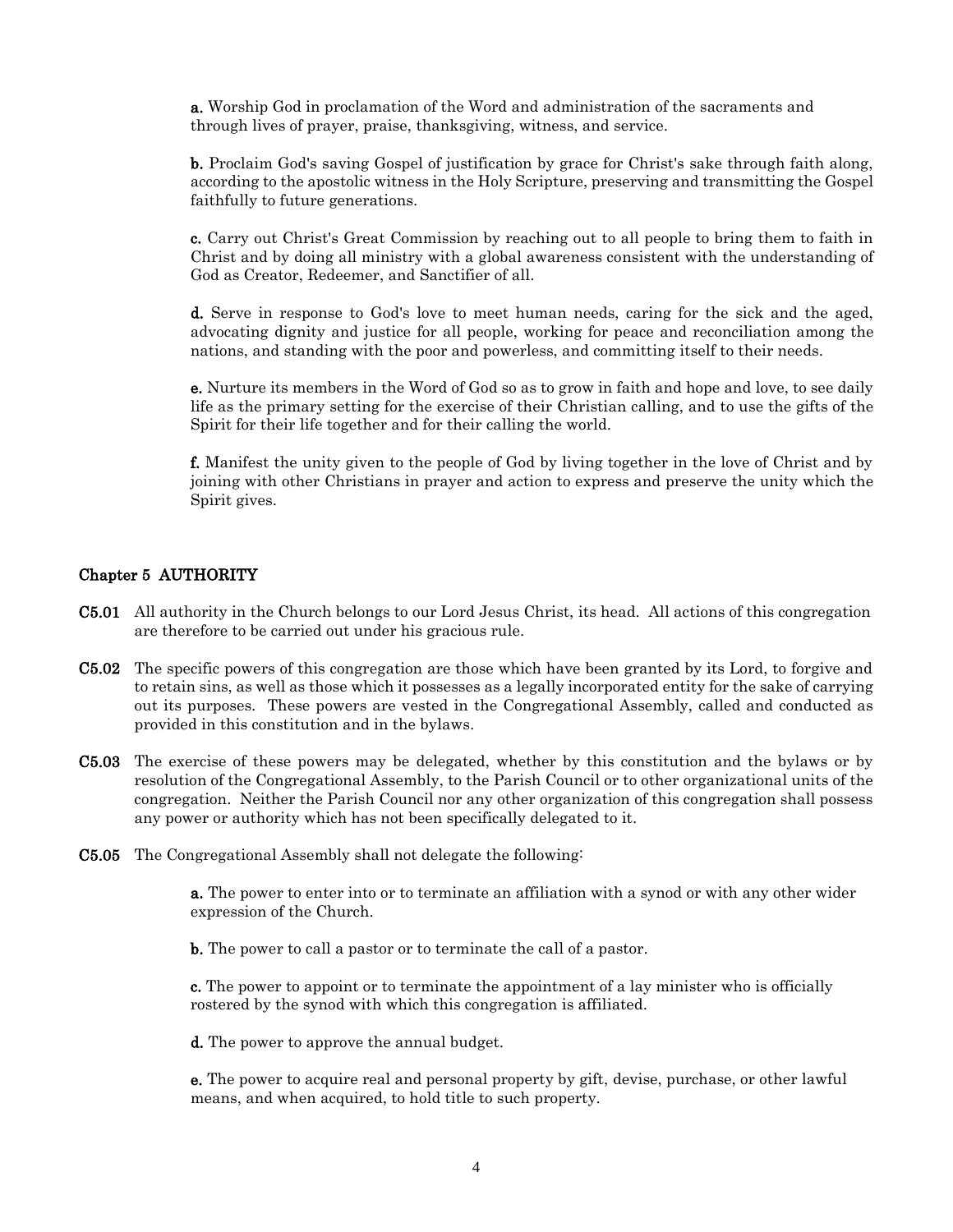f. The power to sell, mortgage, lease, transfer, or otherwise dispose of its property by any lawful means.

g. The power to elect its officers and Parish Council, and to require them to carry out their duties in accordance with this constitution, bylaws, and continuing resolutions of this congregation.

h. The power to pass a formal sentence of excommunication on a member, or to rescind such a sentence.

C5.06 This congregation shall recognize and honor the peculiar authority of its pastor, as one called and sent by the Holy Spirit to exercise and oversee the public proclamation of the Word of God and the administration of the sacraments in its midst.

#### Chapter 6 PROPERTY OWNERSHIP

- C6.01 All real and personal properties, title to which is held by Zion Evangelical Lutheran Church, shall be possessed and owned neither by the individual members of this congregation nor by the synod with which this congregation is affiliated, but by the congregation itself as a legally incorporated entity. The use and disposal of this property shall be governed solely by the principles, purposes, rules and procedures which are set forth in this constitution and its bylaws.
- C6.02 To the end that the use and disposal of this congregation's property shall serve the interests of the Lord of the Church and the confession of faith to which this congregation is presently committed, the following shall apply:

a. If this congregation, acting in accord with the procedures described in Chapter 3 of this constitution, elects to withdraw from the Evangelical Lutheran Church in America and thereafter to affiliate with another wider expression of the Church which formally subscribes to the Lutheran Confessions, title to property shall continue to reside with this congregation.

b. If this congregation elects to withdraw from the Evangelical Lutheran Church in America and thereafter to remain independent or to affiliate with another wider expression of the Church which does not formally subscribe to the Lutheran Confessions; and if, within ninety 90 days of the final adoption of the resolution to withdraw (see Chapter 3.07d), a group of members opposed to said resolution shall have withdrawn from this congregation and organized themselves as a separate congregation affiliated with a wider expression of the Church which does subscribe formally to the Lutheran Confessions; and if, within thirty 30 days of the date of their organization as a separate Lutheran congregation, this group presents the Parish Council with proof of their new organization and affiliation: then title to the property of Zion Evangelical Lutheran Church shall pass to the new organization. Otherwise title to property shall continue to reside with this congregation.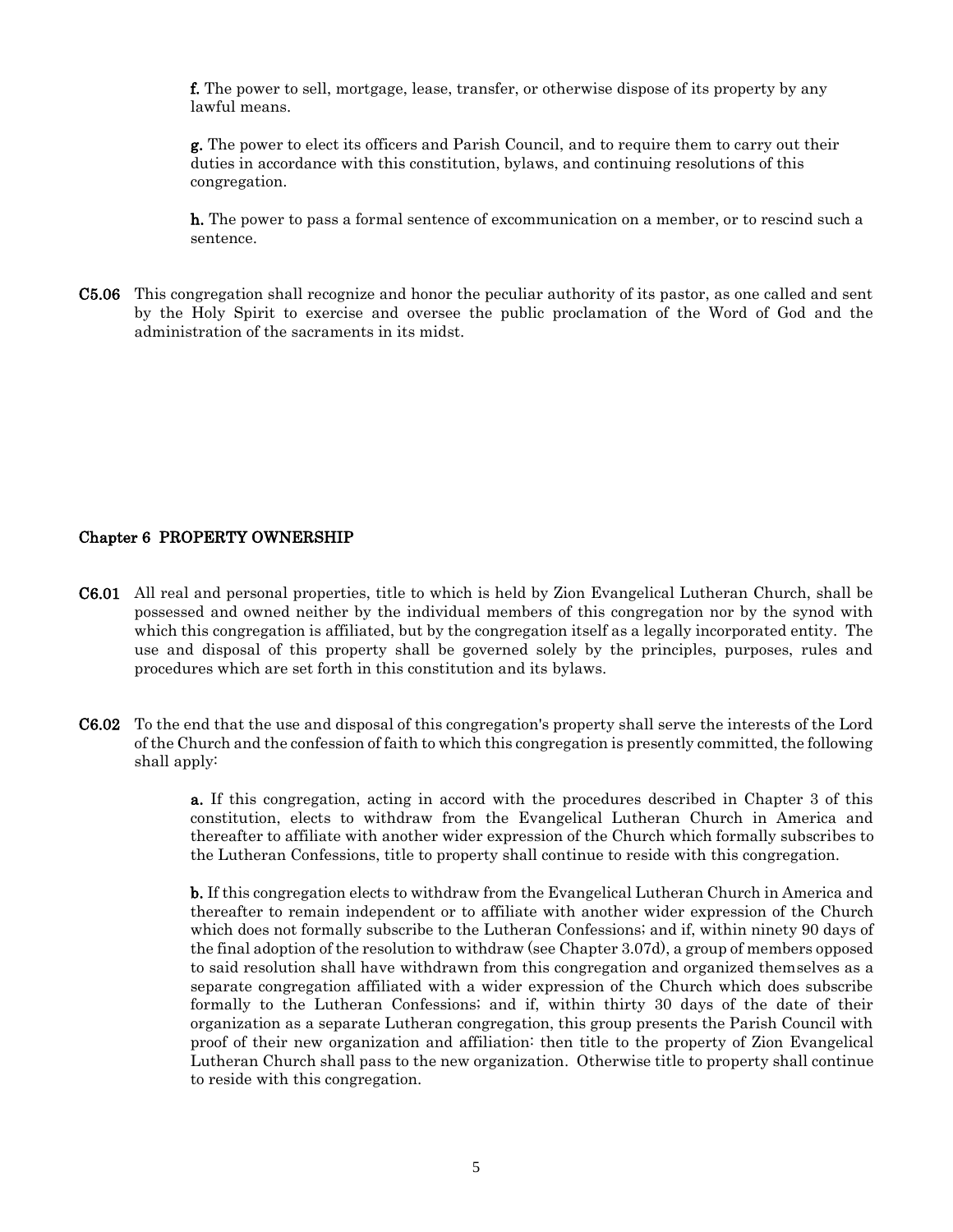c. If this congregation is removed from membership in the Evangelical Lutheran Church in America according to its procedure for discipline, title to property shall continue to reside with this congregation.

d. If this congregation ceases to exist, title to undisposed property shall pass to the Evangelical Lutheran Church in America.

#### Chapter 7 MEMBERSHIP

- C7.01 Members of this congregation shall be those baptized persons on the roll of the congregation at the time that this constitution is adopted and those who are admitted thereafter and who have declared and maintain their membership in accordance with the provisions of this constitution and its bylaws.
- C7.02 Members shall be classified as follows:

a. BAPTIZED members are those persons who have been received by the Sacrament of Holy Baptism in this congregation, or, having been previously baptized in the name of the Triune God, have been received by certificate of transfer from other Lutheran congregations or by affirmation of faith.

**b. CONFIRMED** members are baptized persons who have been confirmed in this congregation, those who have been received by adult baptism or by transfer as confirmed members from other Lutheran congregations, or baptized persons received by affirmation of faith.

c. VOTING members are confirmed members who are at least 18 years or age and have received Holy Communion and have made a contribution of record within the current or preceding calendar year. Such a review to be conducted by the Parish Council.

d. ASSOCIATE members are persons holding membership in other Lutheran (Christian) congregations who wish to retain such membership but desire to participate in the life and mission of this congregation. They have all the privileges and duties of membership except voting rights and eligibility for elected offices or membership on the Parish Council of this congregation.

- C7.03 All applications for confirmed membership shall be submitted to and shall require the approval of the Parish Council. In the event that the Parish Council shall refuse to approve an application for confirmed membership, the Parish Council shall inform the applicant in writing of the reasons for its action and the procedure to be followed in the event an appeal is made. The procedure shall be the same as that for a member of the congregation who has been placed under discipline (see C14.04).
- C7.04 It shall be the privilege and duty of members of this congregation to:

a. make regular use of the means of grace, both Word and sacraments;

b. live a Christian life in accordance with the Word of God and the teachings of the Lutheran Church; and

c. support the work of this congregation and of the Evangelical Lutheran Church in America through contribution of their time, abilities, and financial support as biblical stewards.

- C7.05 Membership in this congregation shall be terminated by any of the following:
	- a. death;

b. resignation;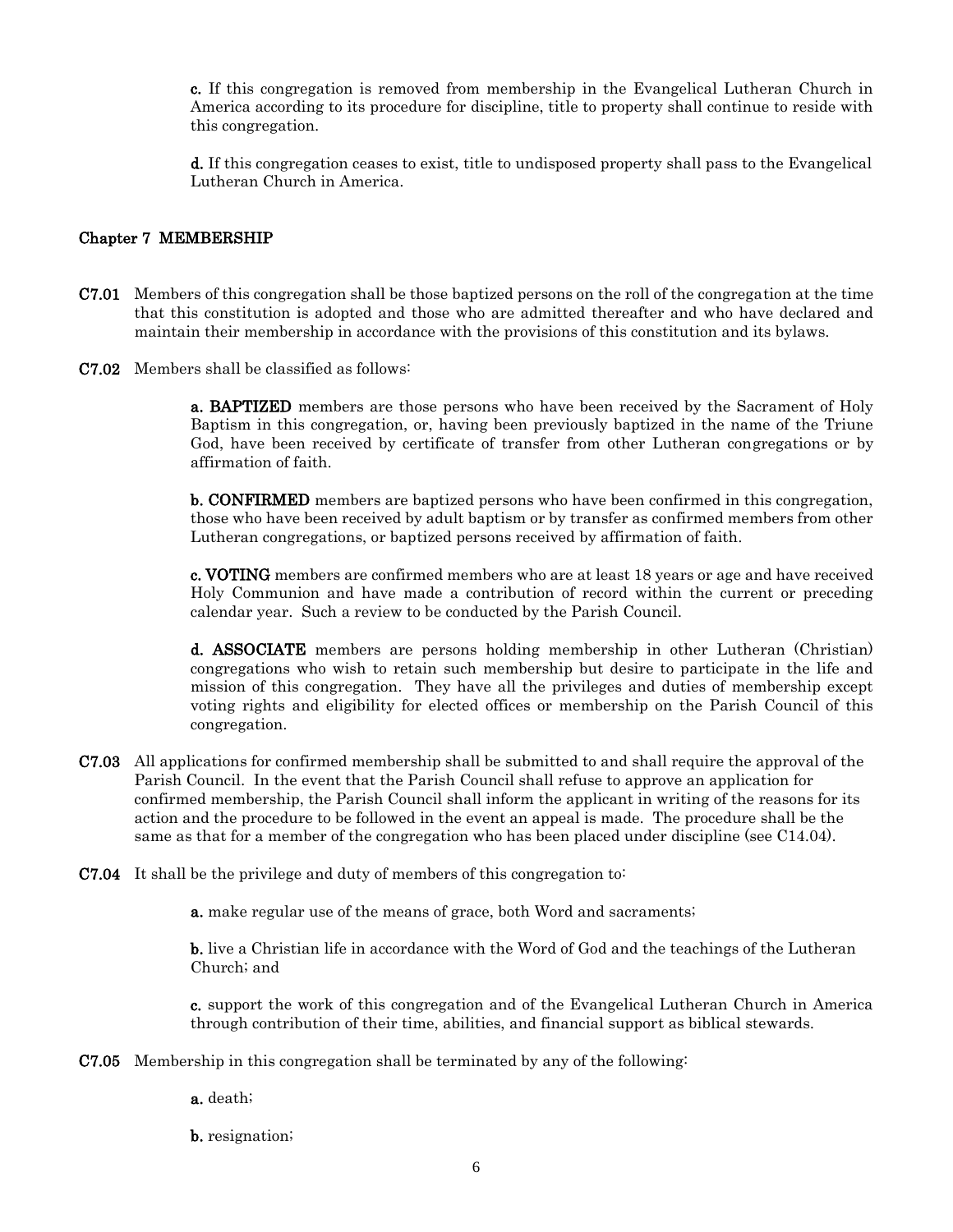- c. transfer or release;
- d. disciplinary action by the Parish Council; or

e. removal from the roll due to inactivity as defined in the bylaws. Such persons who have been removed from the roll of members shall remain persons for whom the church has a continuing pastoral concern.

#### Chapter 8 THE PASTOR

- C8.01 The pastor is that person who, within this congregation, holds and exercises the office of the public ministry of Word and Sacrament. The pastor shall have been duly ordained to that office, and shall hold membership on the clergy roster of the Evangelical Lutheran Church in America.
- C8.02 This congregation shall not hire but shall call its pastors. This is to say that when selecting a person to fill the pastoral office the congregation shall do so with the prayer for the blessing and guidance of the Holy Spirit, and shall receive the person so selected as one whom God Himself has sent to proclaim the Word of God, both Law and Gospel, in its midst.
- C8.03 Authority to call a pastor shall reside solely with the parish assembly,(a special meeting of the Congregational Assembly, called and conducted according to the procedures outlined in Chapter 9). acting in assembly and by a two-thirds majority of those present. No person may occupy the pastoral office in this congregation who has not been so called. When this office is vacant the Parish Council shall, under the guidance of the bishop of the New England Synod, enlist qualified persons to perform essential pastoral services.
- C8.04 Procedures for calling a pastor, culminating in the issuing of a formal letter of call, shall be specified in the bylaws of this constitution. This congregation shall always seek the help and guidance of the bishop of the New England Synod before issuing a call. Under no circumstances shall a call be issued without the bishop's knowledge.
- C8.05 Consistent with the office to which he or she has been called, the pastor shall proclaim the Word of God and administer the sacraments within this congregation, and shall oversee all aspects of the congregation's life in the light of that Word and those sacraments. Every ordained minister shall conduct public worship, provide pastoral care, and offer instruction, confirm, marry, visit the sick and distressed, and bury the dead. The specific duties of the pastor shall be listed in the letter of call. The pastor shall conform, in the performance of these duties, to the standards and expectations of the New England Synod and the Evangelical Lutheran Church in America.
- C8.06 This congregation shall provide for the care and well-being of the pastor. Details of such provision shall also be listed in the letter of call.
- C8.07 The pastor shall render to this congregation and also to the bishop of the New England Synod an annual account of his or her conduct of the pastoral office. In addition to a monthly account to the Parish Council.

#### C8.08

a: The call of a congregation, when accepted by a pastor, shall constitute a continuing mutual relationship and commitment which, except in the case of the death of the pastor, shall be terminated only following consultation with the synodical bishop and for the following reasons:

1. mutual agreement to terminate the call or the completion of a call for a specific term of years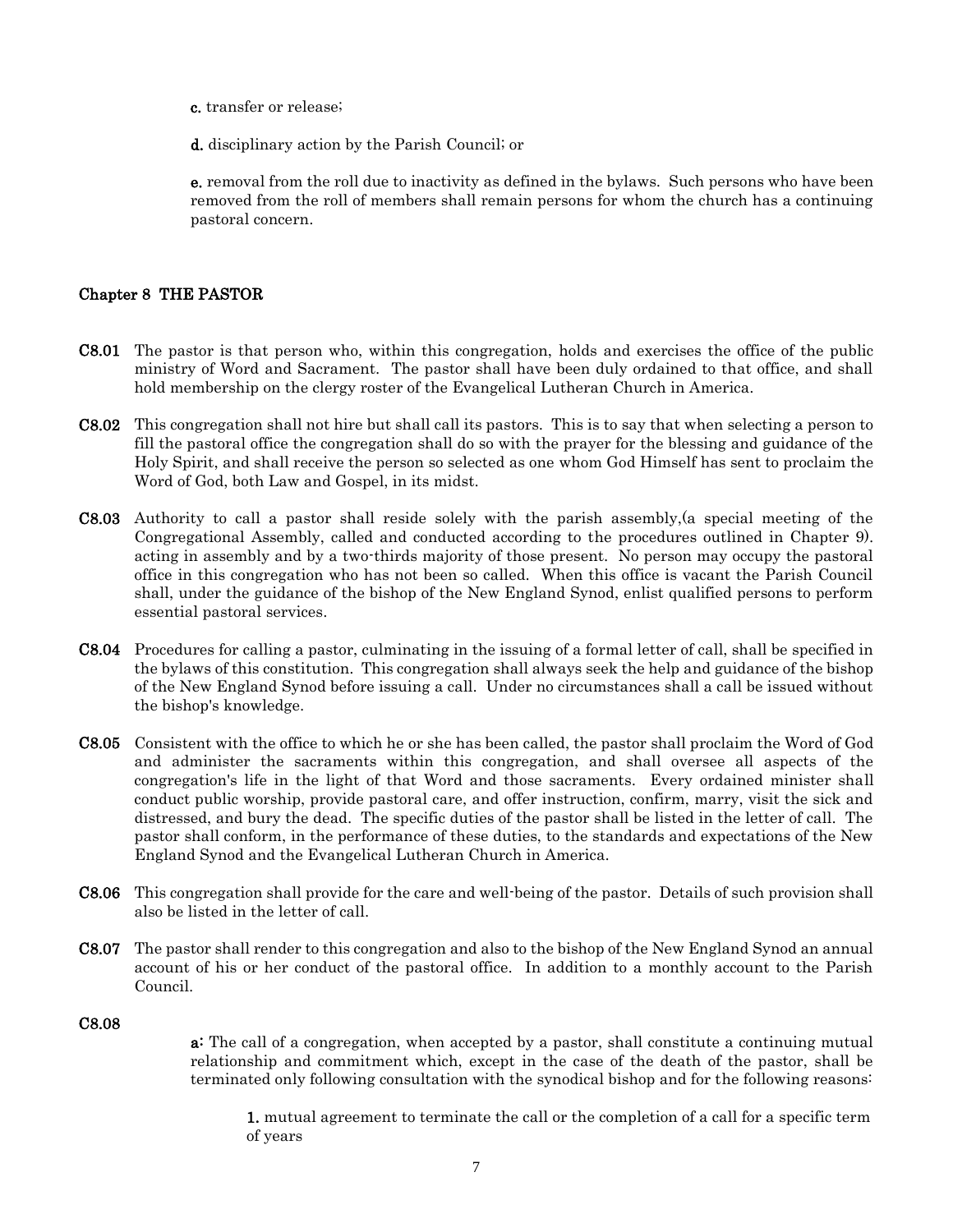2. resignation of the pastor;

3. inability to conduct the pastoral office effectively in this congregation in view of local conditions, without reflection on the competence or the moral and spiritual character of the pastor;

4. the physical or mental incapacity of the pastor;

5. disqualification of the pastor through discipline on grounds of doctrine, morality, or continued neglect of duty; or

6. the dissolution of the congregation.

b. In the case of alleged physical or mental incapacity of the pastor or ineffective conduct of the pastoral office, it shall be the responsibility of the bishop of the synod, when such difficulties are personally known or have been brought to the synod's attention by an official recital of allegations by the Parish Council, or by a petition signed by at least one-third of the voting members of the congregation, to investigate such conditions personally in company with a committee of two ordained ministers and one lay person.

c. In case of alleged physical or mental incapacity competent medical testimony shall be obtained. When such disability is evident, the bishop of the synod, with the advice of the committee, shall declare the pastorate vacant. Upon the restoration of a disabled pastor to health, the bishop of the synod shall take steps to enable the pastor to resume the ministry, either in the congregation last served or in another field of labor.

d. In the case of alleged local difficulties which imperil the effective functioning of this congregation, all concerned persons shall be heard, after which the bishop of the synod together with the committee described in C8.08.b. shall decide on the course of action to be recommended to the pastor and the congregation. If they agree to carry out such recommendations, no further action shall be taken by the synod. If either party fails to assent, the congregation may dismiss the pastor by a two-thirds majority vote of the voting members present at a Specially called meeting (a special meeting of the Congregational Assembly, called and conducted according to the procedures outlined in Chapter 9) after consultation with the bishop.

e. The foregoing procedure shall never be invoked when questions of doctrine, morality, or continued neglect of duty are involved, all cases being treated as disciplinary matters.

f. If in the course of the proceedings, it should become apparent that the pastoral office cannot be conducted effectively in this congregation being served by the ordained minister due to local conditions, the bishop of the synod may temporarily suspend the pastor from service in the congregation without prejudice and with pay provided through a joint churchwide/synod fund and with housing provided by the congregation.

- C8.09 At a time of pastoral vacancy, an interim pastor may be appointed by the bishop of the synod with the consent of this congregation.
- C8.10 During the period of service, an interim pastor shall have the rights and duties of a regularly called pastor and may delegate the same in part to a supply pastor with the consent of the bishop of the synod and this congregation. The interim pastor and any ordained pastor providing assistance shall refrain from exerting influence in the selection of a pastor.
- C8.11 This congregation shall make satisfactory settlement of all financial obligations to a former pastor before calling a successor. A pastor shall make satisfactory settlement of all financial obligations to this congregation.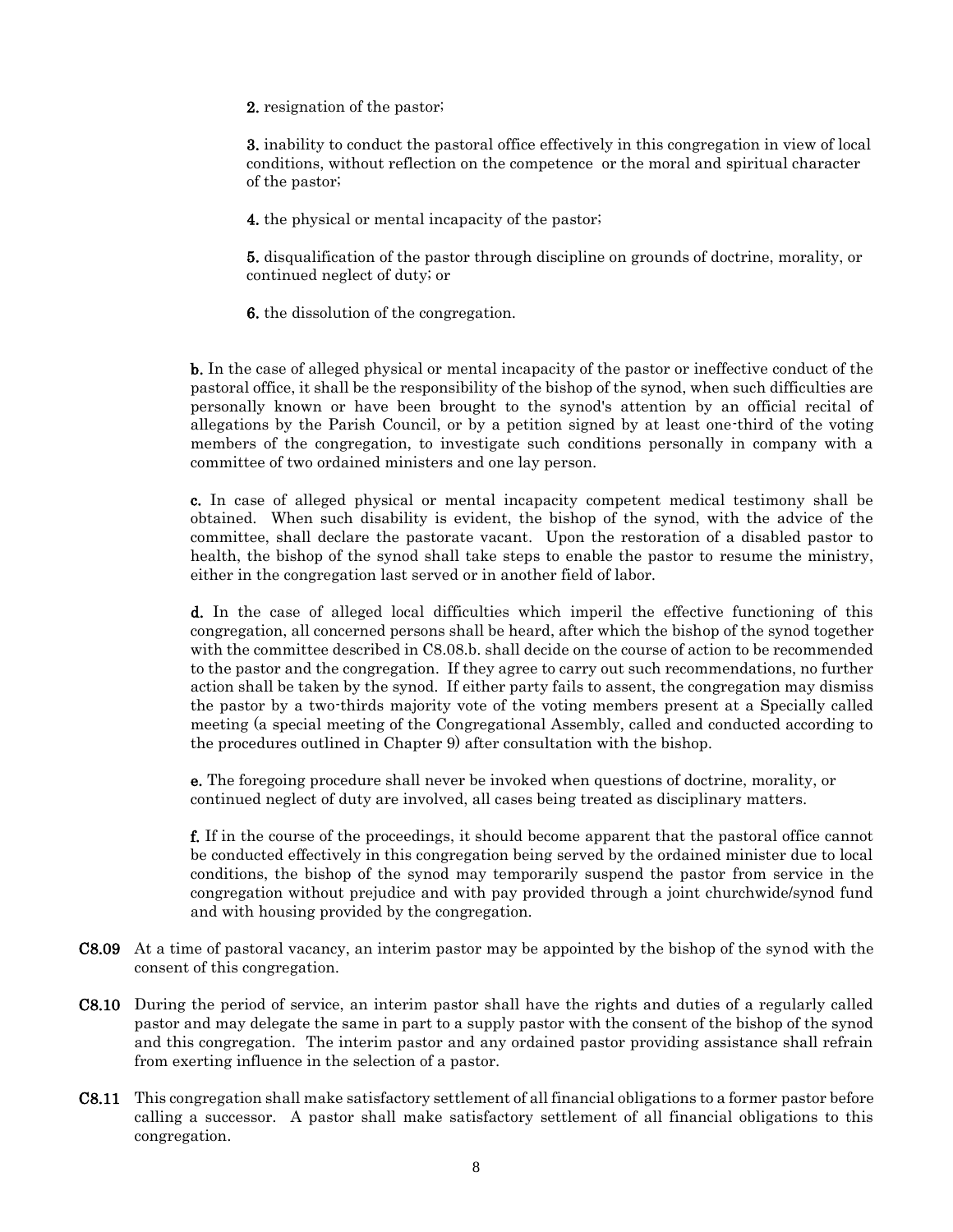- C8.12 When a pastor is called to serve in company with another pastor or pastors, the privileges and responsibilities of each pastor shall be specified in documents to accompany the call and to be drafted in consultation involving the pastors, the Parish Council, and the bishop of the synod. As occasion requires, the documents may be revised through a similar condition.
- C8.13 With the approval of the bishop of the synod the congregation may depart from C8.08.a. and call a pastor for a specific term of years. Details of such calls shall be in writing setting forth the purpose and conditions involved. Prior to the completion of a term, the bishop or a designated representative of the bishop, shall meet with the pastor and representatives of this congregation for a review of the call. Such call may also be terminated before its expiration in accordance with the provisions of C8.08.a.
- C8.14 The pastor shall keep accurate parochial records of all baptisms, confirmations, marriages, burials, communicants, members received, members dismissed, or members excluded from the congregation, and shall submit a summary of such statistics annually to the synod.

### Chapter 9 CONGREGATION MEETING

- C9.01 The congregation shall hold at least one annual meeting a year, at a time specified in the bylaws.
- C9.02 Special Congregation Assembly Meetings may be called by the pastor, the Parish Council, or the president of the congregation, and shall be called at the written request of ten (10) voting members. The call for each special meeting shall specify the purpose for which it is to be held and no other business shall be transacted. A quorum for items C3.07a., C8.03 & C8.08d. will be 50 % of the average weekly worship attendance of the previous fiscal year. All other special meetings need 10% of the voting membership to be a quorum.
- C9.03 Notice of all meetings of this congregation shall be given at the services of worship on the preceding two consecutive Sundays and by mail to all (voting) members at least ten (10) days in advance of the date of the meeting.
- C9.04 A quorum shall consist of 10% of the voting membership present for the meeting (see C7.02.c).
- C9.05 a. Voting by absentee ballot shall be permitted if a person is homebound. All such persons are requested to send a letter to have their name enrolled at the church office. Request must be approved by the Parish Council, and the Parish Council secretary shall record all names of persons making this request. The Parish Council shall have the responsibility to notify all who are enrolled. Members then must call the church office to request a ballot for that meeting day only. The Parish Council shall be responsible to hand deliver the ballot. It shall not be opened prior to the vote, and shall be counted at that time.

b. Voting by absentee ballot shall be permitted by Voting Members who call the church office and request an absentee ballot. The ballot must be received prior to the voting and shall be counted at that time. It shall not be opened prior to the vote.

- C9.06 All actions by the congregation shall be by majority vote except as otherwise provided in this constitution.
- C9.07 Robert's Rules of Order, latest edition, shall govern parliamentary procedure of all meetings of this congregation.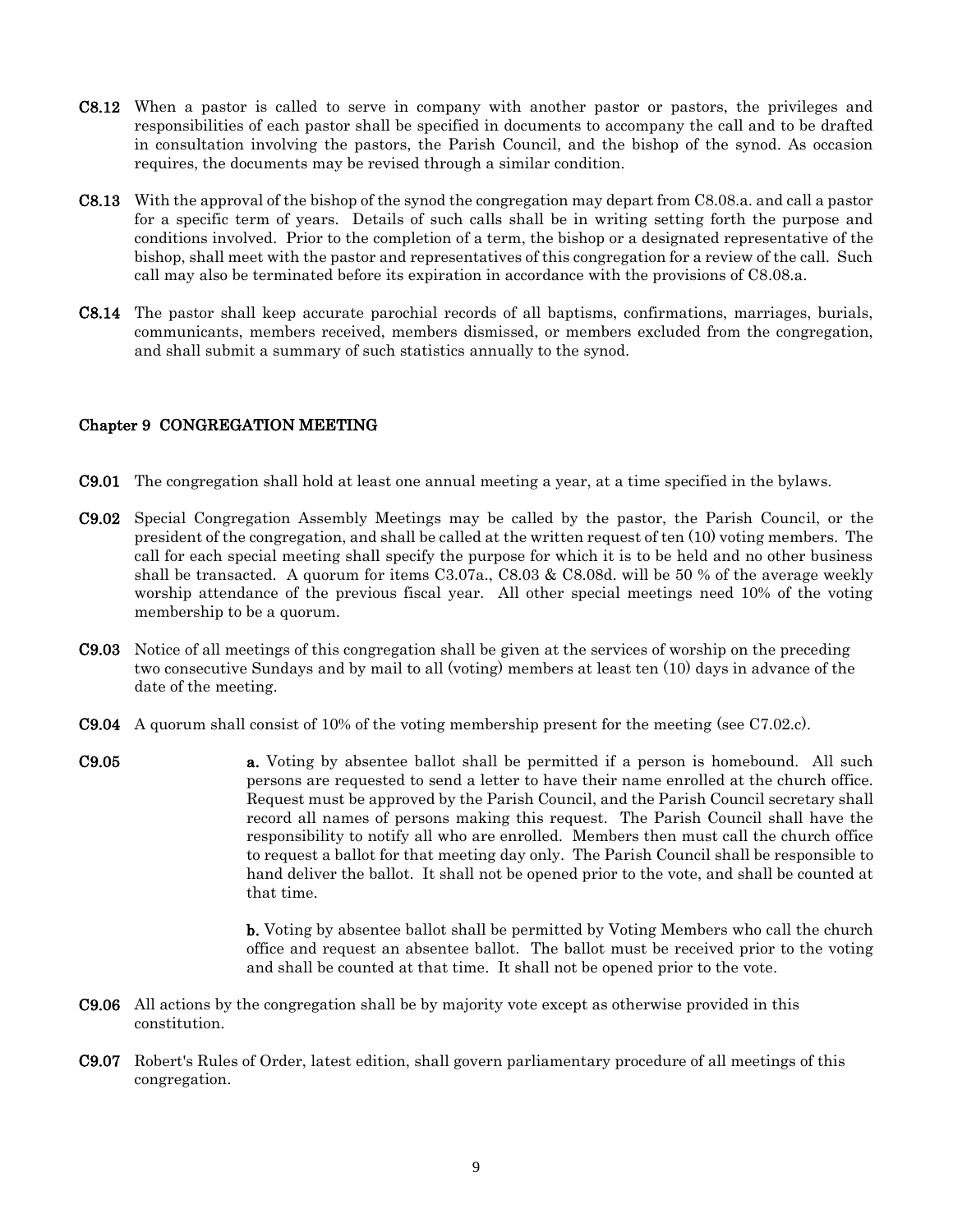#### Chapter 10 OFFICERS

C10.01 The officers of this congregation shall be a president, vice president, secretary, and treasurer.

a. Duties of the officers shall be specified in the bylaws.

b. The officers shall be voting members of the congregation.

c. Officers of this congregation shall serve similar offices of the Parish Council and shall be voting members of the Parish Council.

- C10.02 The officers shall be elected by this Parish Assembly and shall serve as specified in the bylaws. The term shall begin on February  $1^{st}$  and end on January  $31^{st}$  of the following year.
- C10.03 No officer shall hold more than one office at a time.

#### Chapter 11 PARISH COUNCIL

- C11.01 The voting membership of the Parish Council shall consist of not more than seven (7) members of the congregation in addition to the four (4) officers of the congregation. The Pastor shall be ex officio member of the Parish Council, subject only to the limitation on the length of continuous service permitted in that office. A member's place on the Parish Council shall be declared vacant if the member a) ceases to be a voting member of this congregation or b) is absent from four successive regular meetings of the Parish Council without cause.
- C11.02 The members of the Parish Council shall be elected to serve as specified in the bylaws.
- C11.03 Should a member's place on the Parish Council be declared vacant, the Parish Council shall elect, by majority vote, a successor until the next annual meeting.
- C11.04 The Parish Council shall have general oversight of the life and activities of this congregation, and in particular its worship life, to the end that everything be done in accordance with the Word of God and the faith and practice of the Evangelical Lutheran Church in America. The duties of the Parish Council shall include the following:

a. To lead this congregation in stating its mission, to do long-range planning, to set goals and priorities, and to evaluate its activities in light of its mission and goals.

b. Seek to involve all members of this congregation in worship, learning, witness, service, and support.

c. Oversee and provide for the administration of this congregation to enable it to fulfill its functions and perform its mission.

d. Maintain supportive relationships with the pastor's staff and help them annually to evaluate the fulfillment of their calling, appointment, or employment.

e. Be examples individually and corporately of the style of life and ministry expected of all baptized persons.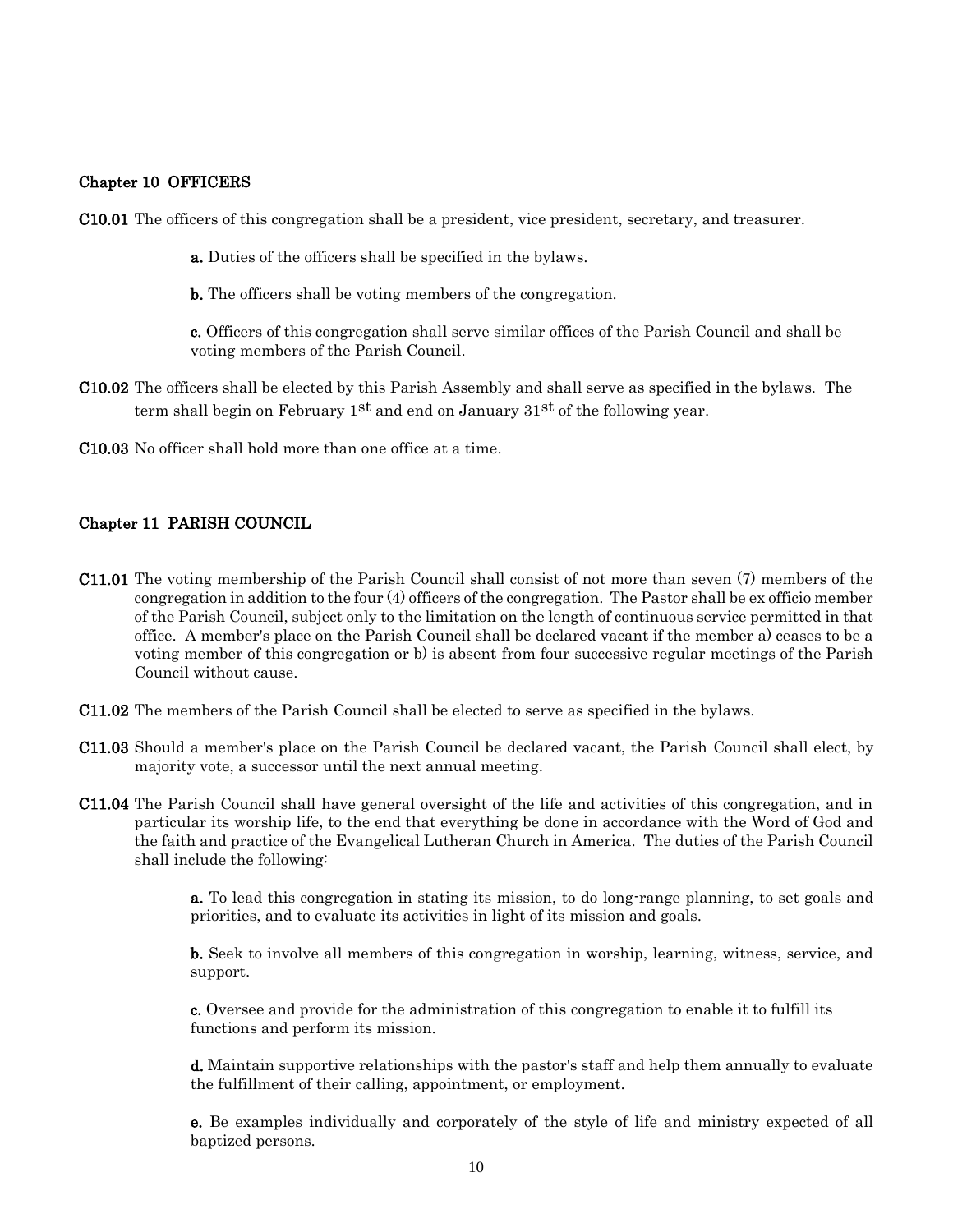f. Promote a congregational climate of peace and good will and, as differences and conflicts arise, to endeavor and foster mutual understanding.

g. Arrange for pastoral service during the sickness or absence of the pastor.

h. Emphasize partnership with the synod and churchwide units of the Evangelical Lutheran Church in America as well as cooperation with other congregations, both Lutheran and non-Lutheran, subject to established policies of the synod and the Evangelical Lutheran Church in America.

i. Recommend and encourage the use of program resources produced or approved by the Evangelical Lutheran Church in America.

C11.05 The Parish Council shall be responsible for the financial and property matters of this congregation.

a. The Parish Council shall be the board of directors of this congregation, and as such shall be responsible for maintaining and protecting its property and the management of its business and fiscal affairs. It shall have the powers and be subject to the obligations that pertain to such boards under the laws of the State of Connecticut, except as otherwise provided herein.

b. The Parish Council shall not have the authority to buy, sell, or encumber real property unless specifically authorized to do so by a meeting of this Congregational Assembly.

c. The Parish Council may not enter into individual contracts of more than \$2,000.00 for items not included in the budget.

d. In any given year the Parish Council may not incur obligations which exceed the total spending plan of the budget by more than \$5,000.00 without prior approval of the Congregational Assembly. The budget shall include the congregation's annual financial commitment to the New England Synod and the ELCA.

e. The Parish Council shall ascertain that the financial affairs of this congregation are conducted efficiently, giving particular attention to the prompt payment of all obligations and to the regular forwarding of benevolence monies to the synodical treasurer.

f. The Parish Council shall be responsible for this congregation's investments and its total insurance program.

g. The Parish Council shall provide for the bonding of the President, Treasurer, and Financial Secretary.

- C11.06 The Parish Council shall see that the provisions of this constitution (and) its bylaws (and the continuing resolutions) are carried out.
- C11.07 The Parish Council shall oversee the review of the membership roster.
- C11.08 The Parish Council shall be responsible for the appointment and supervision of the salaried lay workers of this congregation.
- C11.09 The Parish Council shall submit a comprehensive report to this congregation at the January meeting.
- C11.10 The Parish Council shall meet in accordance with the constitution and bylaws. Special meetings may be called by the pastor or the president, and shall be called at the request of at least one-half of its members. The rules governing the meeting shall be set forth in the bylaws.
- C11.11 A quorum for the transaction of business shall consist of one half + 1 members of the Parish Council, including the pastor or interim pastor.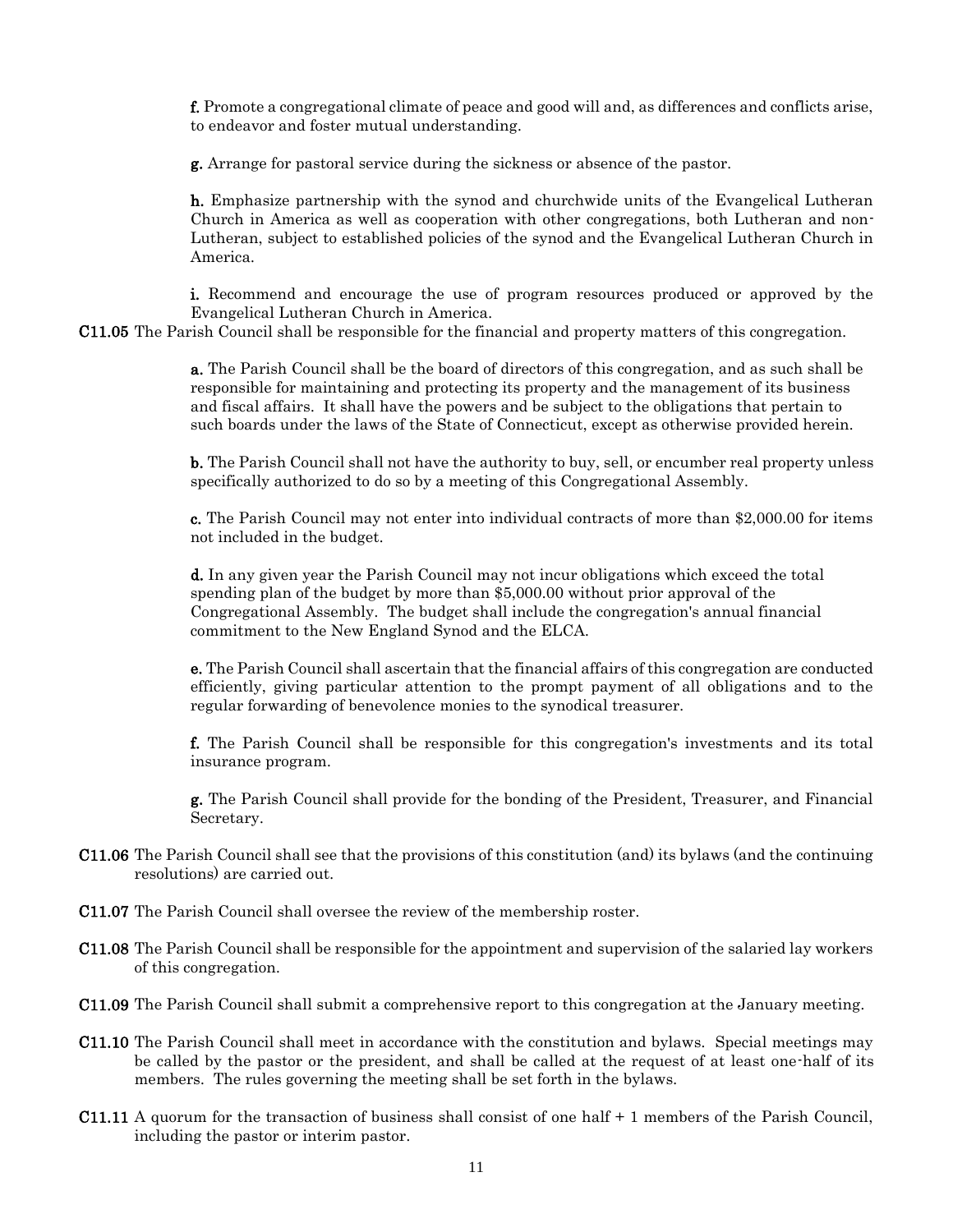#### Chapter 12 CONGREGATIONAL COMMITTEES

- C12.01 The officers of this congregation and the pastor shall constitute the EXECUTIVE COMMITTEE.
- C12.02 A NOMINATING COMMITTEE of three (3) voting members of this congregation, one (1) of whom shall be outgoing members of this Parish Council, shall be elected at the Fall meeting for a term of one year (Ref. Article II.4 bylaws). Members of the Nominating Committee are not eligible for the consecutive reelection.
- C12.03 An AUDIT COMMITTEE of two (2) voting members shall be appointed by the Parish Council President. Audit Committee members shall not be members of the Parish Council. Term of office will be two (2) years, with one member appointed each year. Members shall be eligible for re appointment (Ref. Article V. bylaws).
- C12.04 When a pastoral vacancy occurs, a CALL COMMITTEE or seven (7) members shall be appointed by the Congregational Assembly. The committee will terminate thirty (30) days after the call of the new pastor.
- C12.05 Other congregational committees may be formed as the need arises, by decision of the Parish Council or the Congregational Assembly.

#### Chapter 13 ORGANIZATIONS WITHIN THE CONGREGATION

- C13.01 All organizations within this congregation shall exist to aid it in ministering to the members of this congregation and to all persons who can be reached with the Gospel of Christ. As outgrowths of this congregation's life, the organizations are subject to its oversight and direction. This congregation at its meeting shall determine their policies, guide their activities, and receive reports concerning their membership, work, and finances.
- C13.02 Special interest groups, other than those of the official organizations of the Evangelical Lutheran Church in America, may be organized only after authorization has been given by the Congregational Assembly (and specified in a continuing resolution).

#### Chapter 14 DISCIPLINE OF MEMBERS

- C14.01 Denial of the Christian faith as described in this constitution, conduct grossly unbecoming a member of the Church of Christ, or persistent trouble-making in this congregation are sufficient cause for discipline of a member. Prior to disciplinary action, reconciliation will be attempted following Matthew 18:15-17, proceeding through these successive steps:
	- a. private consultation with the pastor
	- b. consultation with the pastor in the presence of two or three witnesses, and
	- c. citation to appear before the Parish Council.
- C14.02 A member charged with the offense shall appear before the Parish Council having received a written notice, specifying the exact charges that have been made against the member, at least ten (10) days prior to the meeting.
- C14.03 Should the allegations be sustained by a two-thirds majority vote of the Parish Council, the Parish Council shall impose one of the following disciplinary actions: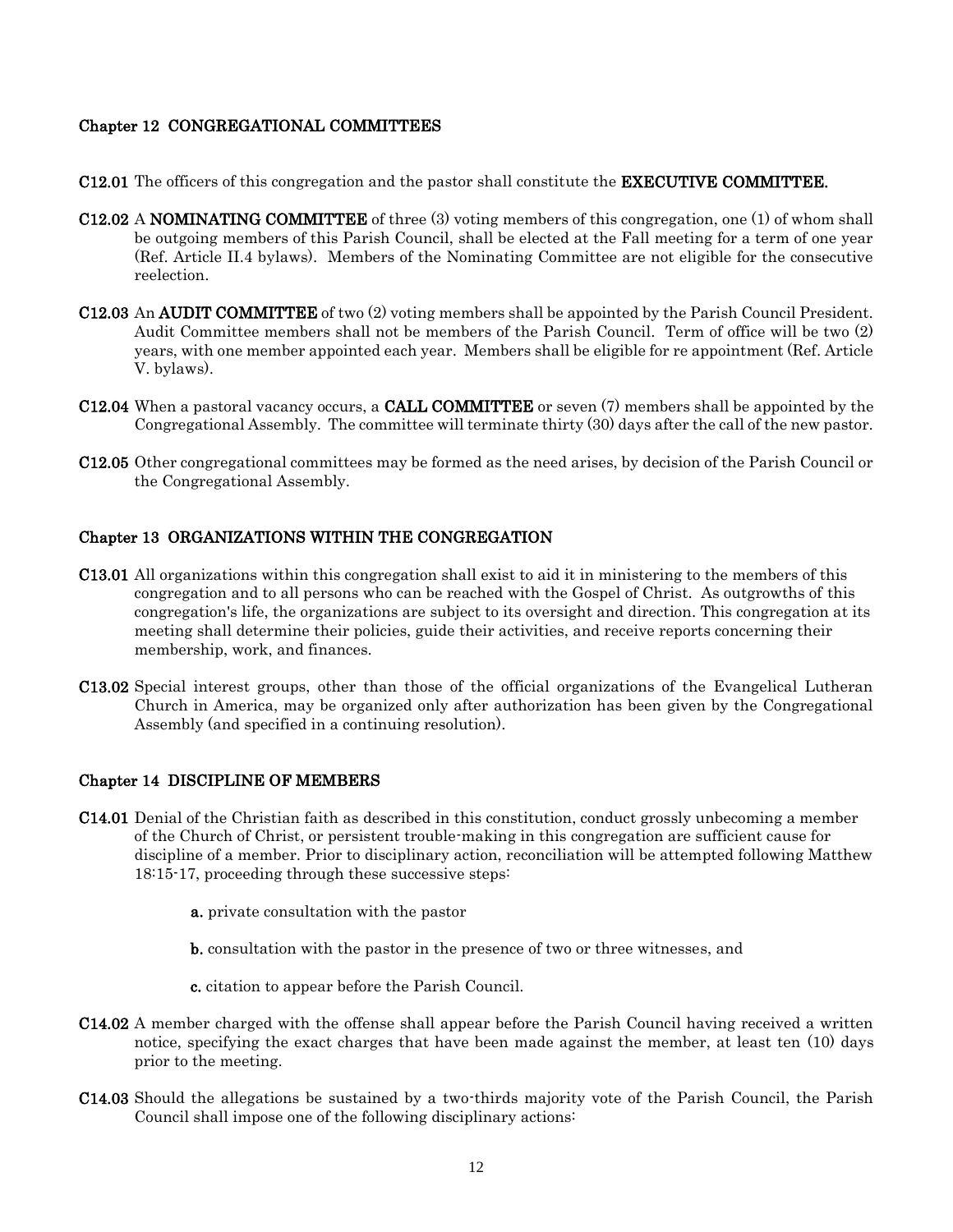a. censure before the Parish Council or congregation;

b. suspension from membership for a definite period of time; or

c. exclusion from membership in this congregation. Disciplinary actions b and c shall be delivered to the member in writing.

- C14.04 The member against whom disciplinary action has been taken by the Parish Council shall have the right to appeal the decision to the Synod Council. Such right may not be abridged and the decision of the Synod Council shall be final.
- C14.05 Disciplinary actions may be reconsidered and revoked by the Parish Council upon receipt of a. evidence that injustice has been done; or

b. evidence of repentance and amendment.

#### Chapter 15 BYLAWS

C15.01 This congregation may adopt bylaws. No bylaw may conflict with this constitution.

- C15.02 Bylaws may be adopted or amended at any legally called meeting of this congregation with a quorum present by a majority vote of those voting members present and voting.
- C15.03 Changes to the bylaws may be proposed by any voting member provided, however, that such additions or amendments be submitted in writing to the Parish Council at least sixty (60) days before formal consideration by this congregation at its regular or special meeting called for that purpose. The Parish Council shall notify the members of the proposal with their recommendations at least thirty (30) days in advance of the meeting.

C15.04 Approved changes to the bylaws shall be sent to the Synod.

### Chapter 16 AMENDMENTS

- C16.01 Amendments to this constitution may be proposed by at least eleven (11) voting members or by the Parish Council sixty (60) days before formal consideration by this congregation at its regular or special meeting called for that purpose. The Parish Council shall notify the members of the proposal with their recommendations at least thirty (30) days in advance of the meeting.
- C16.02 A proposed amendment to this constitution shall:
	- a. be approved at a properly called Congregational Assembly meeting according to this constitution by a majority vote of two-thirds of those present and voting;
	- b. be ratified without changes at the next regular congregational assembly meeting by a two-thirds majority vote of those present and voting; and